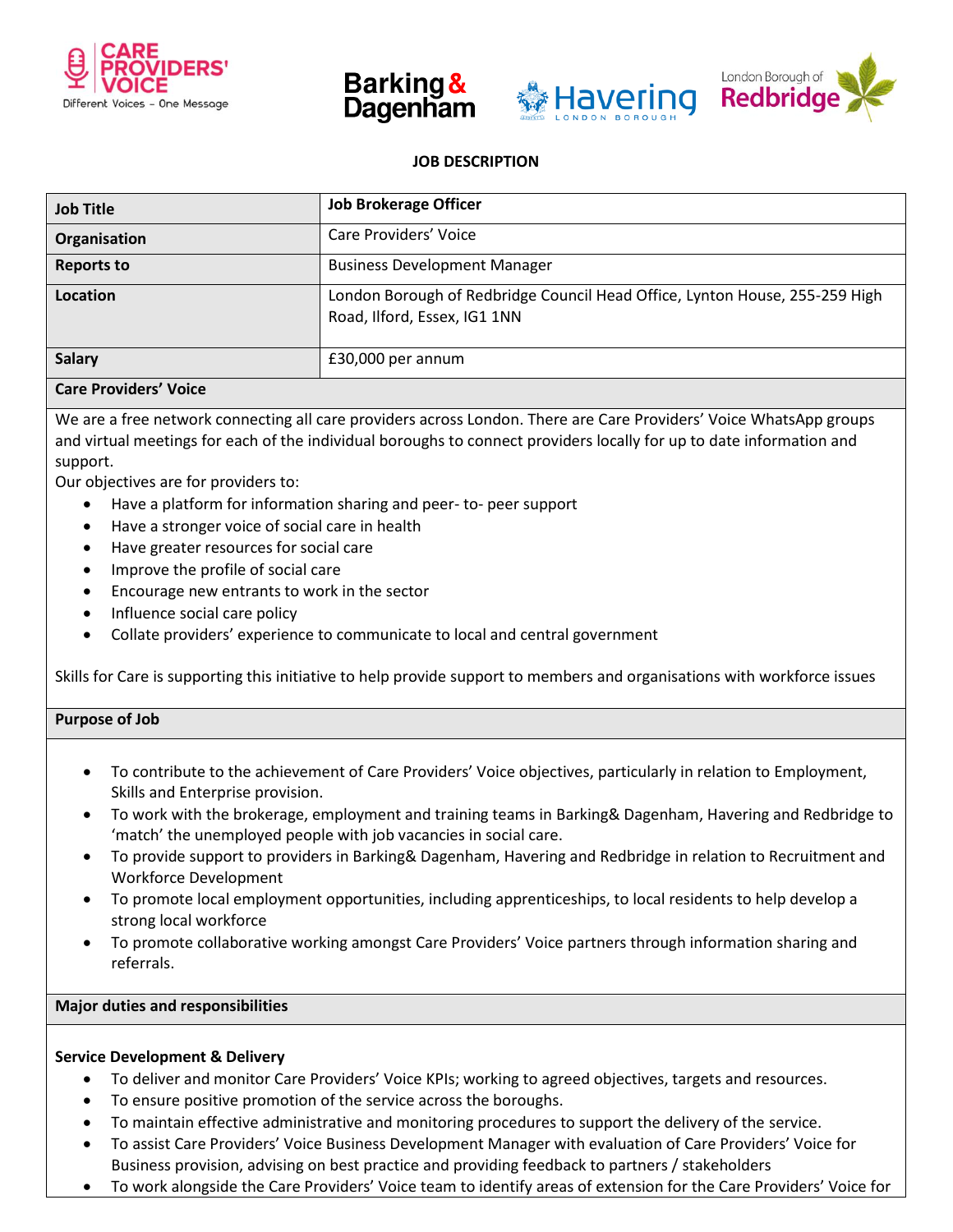







Business programme through additional events and workshops.

# **Delivery of Recruitment Support and Matching Service**

To provide information and advice on the end to end recruitment process to employers including developing job descriptions / person specifications, promoting vacancies, screening CV's and conducting first round interviews. To deliver a job brokerage / matching service, sourcing suitable clients for identified vacancies in line with key requirements of the job description

To work in partnership with Jobcentre Plus and Care Providers' Voice partners to promote vacancies and ensure suitable candidates are put forward within agreed timescales

To ensure effective management of CRM database

To develop a proactive account management approach to sourcing, developing and maintaining effective relationships with employers

To take responsibility for sourcing and screening candidates for locally identified vacancies and ensuring candidates are fully briefed and prepared for interview

To deliver monitoring reports on client progress through referrals made to vacancies on a monthly basis To provide monthly tracking data on number of vacancies identified and number of vacancies filled

# **Contacts and Relationships**

To engage in cold calling, face to face employer visits and attending targeted events and networking groups, all with a view to promoting the full Care Providers' Voice for Business offer to the local community

To engage in partnership working with key stakeholders and employers, particularly Jobcentreplus and Apprenticeship delivery providers

To develop, publish and maintain information appropriate to areas of work and make this available to colleagues, external partners and the community.

To develop and support cross Council and inter-agency networks to promote partnership working and improve the quality-of-service delivery and the knowledge and skills of colleagues working in related fields through the understanding of employment support programmes and necessary referral mechanisms.

# **Personal Development Responsibility**

To keep up to date with Government legislation related to Employment and Skills provision and Apprenticeship schemes including Employer Grants

To take responsibility for own development, actively pursuing learning and developmental opportunities, working with line manager to develop and implement a personal development plan.

To adhere to Council's policies on Equal Access, Equal Opportunities and Health and Safety.

To support the achievement and implementation of Investors in People.

To maintain work and leave logs.

To undertake such other duties, commensurate with the nature and responsibility of the post as may be required. **Person Specification**

Candidates must have previous experience working in job brokerage/ recruitment

# **Competencies:**

Planning, organising & achieving results:

- Manages own time to complete tasks within agreed deadlines.
- Pays attention to detail and accuracy.
- Familiar with a range of I.T packages e.g. word, excel and outlook.
- Undertakes all task willingly, is prepared to go that extra mile.
- Ability to follow instructions and work within set procedures.

#### **Building relationships, working together and in partnership:**

• Co-operates and works well with others in the pursuit of team/organisational goals, sharing information and